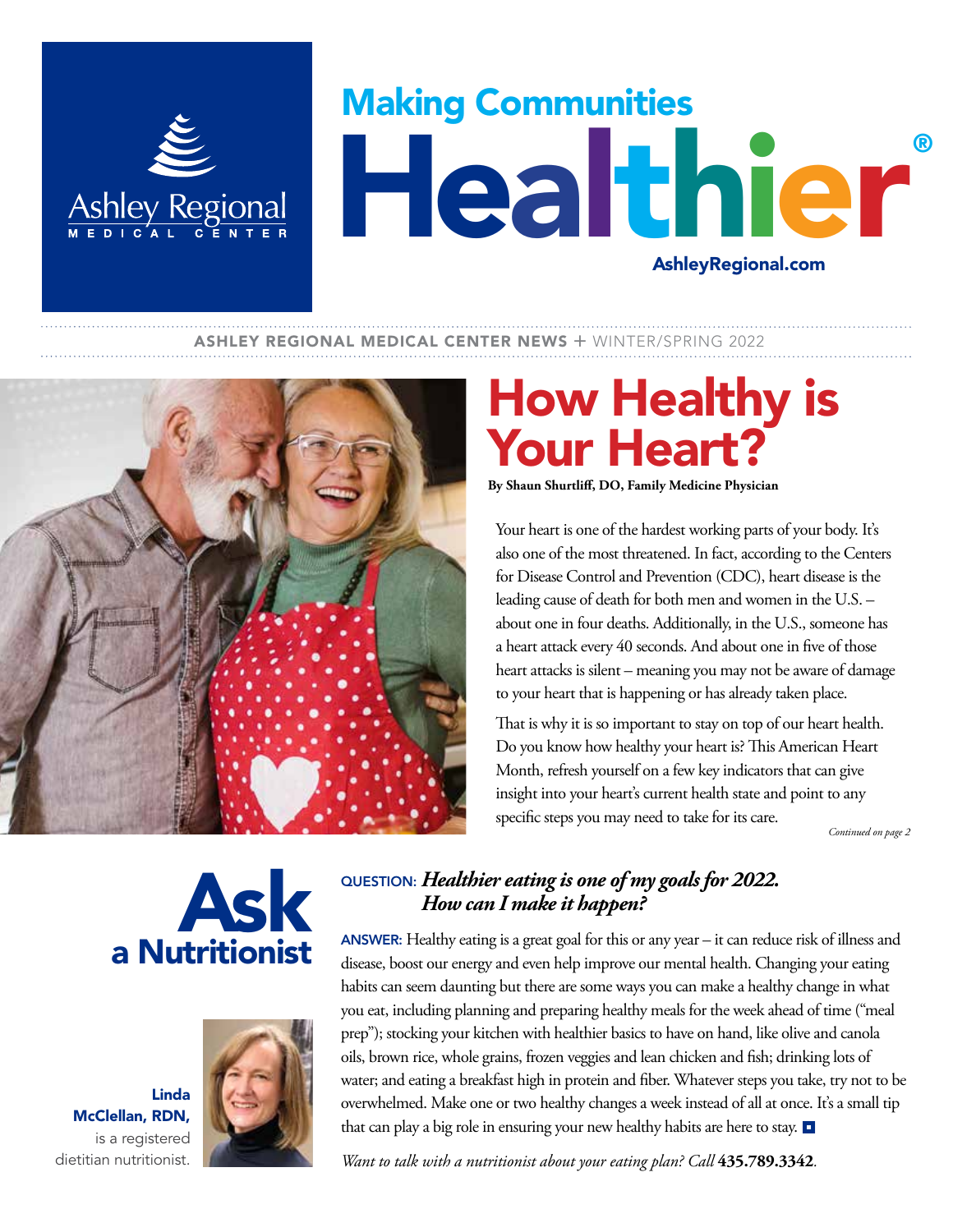

### A note from the CEO

Happy New Year! As we take our first steps into 2022, I want to publicly thank our employees, providers and medical staff for their continued commitment to caring for those we serve. I also want to thank you for your continued support of our efforts and for all that you have done and are doing to help get us closer to an end to the COVID-19 pandemic, including getting vaccinated and boosted and wearing your mask when appropriate.

It has certainly been a challenging couple of years for ours and other communities around the world, and we couldn't do what we do without our staff and without fellow community members like you. We are so proud to call this community home, and we are honored that you continue to trust us with your care.

This year, as always, we will continue to be there for you and your families' healthcare needs and the overall well-being of our community as we advance our mission of Making Communities Healthier.

Wishing you health and happiness in 2022,

Wes Taylor

**Cholesterol** is a substance that circulates in your blood and comes in two different types – LDL (also known as the "bad" kind) and HDL (known as the "good" kind). HDL cholesterol transports the LDL cholesterol from your arteries to the liver, where it is flushed from your body. Too much of the LDL or not enough of the HDL increases your risk for build-up and blockage in your arteries, potentially leading to heart attack or stroke. Knowing your cholesterol numbers is one of the key ways to assess your heart health and one of the most manageable factors in terms of lowering your risk for disease. Targets for healthy cholesterol levels can vary based on age and gender but a general rule of thumb for adults is to aim for 125-200 mg/dL.

**Blood pressure** is just what it says – it measures the pressure or force of blood within your arteries. Like cholesterol, there are two different numbers – your systolic pressure (the higher of the two numbers) measures your blood pressure when your heart beats and your diastolic pressure (the lower of the two numbers) measures your blood's pressure when your heart is resting between beats. A normal blood pressure reading is less than 120 systolic and less than 80 diastolic. Readings above these levels would be considered elevated or high, including hypertension when readings are 130/80 or above. High blood pressure can be a significant contributor to and sign of serious heart issues. Unfortunately, it is an all too common condition, affecting nearly half of American adults according to the American Heart Association, and presenting no symptoms the majority of the time. Because there are often no clear-cut symptoms, it's important to get your blood pressure checked. Fortunately, high blood pressure can be lowered and managed with the proper care.

Savannah is a master of organized chaos. Her skill was highlighted recently when she was training a new staff member, the ER was full, three ambulances arrived and a line of patients waited. Savannah handled the situation with humor and kept the environment relaxed.  $\blacksquare$ 



The American Cancer Society now recommends that adults should begin colorectal screening at age 45. If you have a higher than average risk for colorectal cancer, you may need to start sooner and get tested more frequently. You should talk with your doctor about your risks and when a screening might be right for you. To find a provider, call **435.538.2685** or visit **AshleyRegional.com** and click on Find a Doctor to get connected to a provider who can help you schedule this important screening.

**Waist size** can also be a harbinger for heart health and a predictor of heart problems. A study by the National Heart, Lung and Blood Institute showed that men with a waist size larger than 40 inches and women with a waist size greater than 35 inches are at higher risk for heart disease and type 2 diabetes. The good news is that healthy eating and physical activity can help you lower and maintain a healthy waist size and stay on the road to good heart health.

**Risk factors** like high cholesterol and blood pressure can also run in your family, so knowing your family's heart health history can help you stay alert to your own health risks. And while these aren't the only markers on the map to good heart health, they are key factors in determining how healthy your heart is and your risk for heart issues now or down the road. Your primary care provider can check these numbers for you – including during your annual check-up – and work with you on a plan to make any changes necessary to get you back on track, whether it's simple lifestyle changes or medication if necessary.

How healthy is your heart? Know your numbers so you can know how to stay on the road to good heart health.

*Need help to know your heart? You can count on us. From primary care to heart services, we're here for you with high-quality, compassionate care when you and your family need it. Call* **435.538.2685** *or visit* **AshleyRegional.com** *and click on Find a Doctor to make an appointment.* 

*For more information on heart health, visit heart.org*

*You can also take our free heart health assessment at* **AshleyRegional.com**



#### *Continued from cover*

### Mission Moment

PEAKS Award Winners BROOK HARRISON, CONTROLLER SAVANNAH BURROUGHS, REGISTRATION



This quarter, two employees were recognized for the Performing Extraordinary Action, Kindness & Service (PEAKS) Award.

When the timekeeping system went down, Brook stepped up. Her extraordinary efforts made manual

timekeeping seem less burdensome to managers and staff. Brook ensured our employees were not only paid but paid correctly.

# Is It Time for a Colonoscopy?

If you're 45 or older, yes. A colonoscopy is a simple and effective procedure which serves two very important purposes: it helps to find colorectal cancer quickly and early so that it can be treated much more easily, and it helps to prevent colorectal cancer by identifying and removing any colorectal polyps before they become cancerous.

### Managing Your Medications Safely

Medications can be a great tool to help us heal and get healthy again, but they can also pose a serious health risk when misused or handled improperly. There are some simple steps you can take to practice medication safety:

If you need to safely dispose of unused or expired meds, medication drop boxes are an easy and convenient way to do so, and they're free and anonymous. Visit **fda.gov/drugs/disposal-unused-medicines-what-you-should-know/drug-disposal-drugtake-back-locations** to find one near you.

- Take your medications only as directed by your provider and for the intended purpose.
- Properly store your medications, with relocked caps on bottles and in a safe place out of reach of children and out of sight of friends and guests.
- Don't share your medications with others.
- Safely dispose of unused or expired medications to help prevent accidental poisoning, and overdose or abuse.